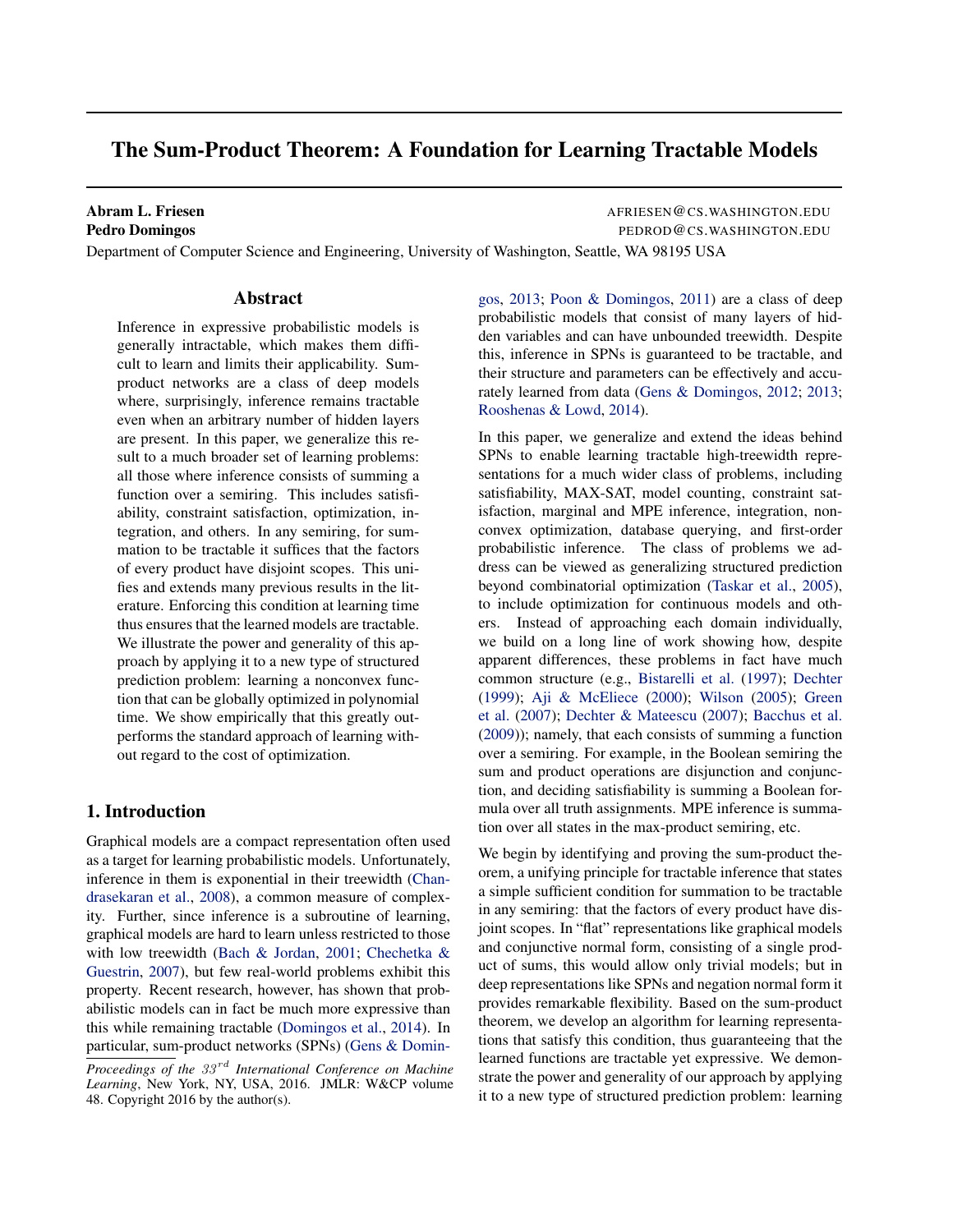a nonconvex function that can be optimized in polynomial time. Empirically, we show that this greatly outperforms the standard approach of learning a continuous function without regard to the cost of optimizing it. We also show that a number of existing and novel results are corollaries of the sum-product theorem, propose a general algorithm for inference in any semiring, define novel tractable classes of constraint satisfaction problems, integrable and optimizable functions, and database queries, and present a much simpler proof of the tractability of tractable Markov logic.

# 2. The sum-product theorem

We begin by introducing our notation and defining several important concepts. We denote a vector of variables by  $\mathbf{X} = (X_1, \dots, X_n)$  and its value by  $\mathbf{x} = (x_1, \dots, x_n)$ for  $x_i \in \mathcal{X}_i$  for all i, where  $\mathcal{X}_i$  is the domain of  $X_i$ . We denote subsets (for simplicity, we treat tuples as sets) of variables as  $X_A, X_a \subseteq X$ , where the domains  $\mathcal{X}_A, \mathcal{X}_a$  are the Cartesian product of the domains of the variables in  $X_A, X_a$ , respectively. We denote (partial) assignments as  $\mathbf{a} \in \mathcal{X}_A$  and restrictions of these to  $\mathbf{X}_B \subset \mathbf{X}_A$  as  $\mathbf{a}_B$ . To indicate compatibility between  $\mathbf{a} \in \mathcal{X}_A$  and  $\mathbf{c} \in \mathcal{X}_C$  (i.e., that  $\mathbf{a}_j = \mathbf{c}_j$  for all  $X_j \in \mathbf{X}_A \cap \mathbf{X}_C$ , we write  $\mathbf{a} \sim \mathbf{c}$ . The *scope* of a function is the set of variables it takes as input.

**Definition 1.** *A* commutative semiring  $(R, \oplus, \otimes, 0, 1)$  *is a nonempty set* R *on which the operations of sum (*⊕*) and product (*⊗*) are defined and satisfy the following conditions:* (*i*)  $(R, \oplus)$  *and*  $(R, \otimes)$  *are associative and commutative, with identity elements*  $0, 1 \in R$  *such that*  $0 \neq 1$ *,*  $a \oplus 0 = a$ , and  $a \otimes 1 = a$  *for all*  $a \in R$ ; *(ii)*  $\otimes$  *distributes over*  $\oplus$ *, such that*  $a \otimes (b \oplus c) = (a \otimes b) \oplus (a \otimes c)$  *for all*  $a, b, c \in R$ *;* and (iii) 0 is absorbing for  $\otimes$ *, such that*  $a \otimes 0 = 0$  *for all*  $a \in R$ .

We are interested in computing summations  $\bigoplus_{\mathbf{x} \in \mathcal{X}} F(\mathbf{x})$ , for  $(R, \oplus, \otimes, 0, 1)$  a commutative semiring and  $F : \mathcal{X} \to$ R a function on that semiring, with  $\mathcal X$  a finite set (but see Section [5.4](#page-6-0) for extensions to continuous variables). We refer to such a function as a sum-product function.

Definition 2.*A* sum-product function *(SPF) over*(R,X,Φ)*, where* R *is a semiring,* X *is a set of variables, and* Φ *is a set of constant* ( $\phi_l \in R$ ) and univariate functions ( $\phi_l : \mathcal{X}_j \to$ R for  $X_j \in \mathbf{X}$ *), is any of the following: (i) a function*  $\phi_l \in \Phi$ , *(ii) a product of SPFs, or (iii) a sum of SPFs.* 

An SPF  $S(X)$  computes a mapping  $S : \mathcal{X} \to R$  and can be represented by a rooted directed acyclic graph (DAG), where each leaf node is labeled with a function  $\phi_l \in \Phi$  and each non-leaf node is labeled with either ⊕ or ⊗ and referred to as a sum or product node, respectively. Two SPFs are *compatible* iff they compute the same mapping; i.e.,  $S_1(\mathbf{x}) = S_2(\mathbf{x})$  for all  $\mathbf{x} \in \mathcal{X}$ , where  $S_1(\mathbf{X})$  and  $S_2(\mathbf{X})$ are SPFs. The *size* of an SPF is the number of edges in the graph. The DAG rooted at each node  $v \in S$  represents a sub-SPF  $S_v : \mathcal{X}_v \to R$  for  $\mathbf{X}_v \subseteq \mathbf{X}$ . Notice that restricting the leaf functions  $\phi_l$  to be univariate incurs no loss of generality because any mapping  $\psi : \mathcal{X} \to R$  is compatible with the trivial SPF  $F(\mathbf{X}) = \bigoplus_{\mathbf{x} \in \mathcal{X}} (\psi(\mathbf{x}) \otimes \bigotimes_{i=1}^{n} [X_i = \mathbf{x}_i]),$ where the indicator function [.] has value 1 when its argument is true, and 0 otherwise (recall that 0 and 1 are the semiring identity elements). SPFs are similar to arithmetic circuits [\(Shpilka & Yehudayoff,](#page-9-0) [2010\)](#page-9-0), but the leaves of an SPF are functions instead of variables. [Darwiche](#page-8-0) [\(2003\)](#page-8-0) used arithmetic circuits as a data structure to support inference in Bayesian networks over discrete variables. An important subclass of SPFs are those that are decomposable.

Definition 3. *A product node is* decomposable *iff the scopes of its children are disjoint. An SPF is decomposable iff all of its product nodes are decomposable.*

Decomposability is a simple condition that defines a class of functions for which inference is tractable.

Theorem 1 (Sum-product theorem). *Every decomposable SPF can be summed in time linear in its size.*

*Proof.* The proof is recursive, starting from the leaves of the SPF. Let  $S(X)$  be a decomposable SPF on commutative semiring  $(R, \oplus, \otimes, 0, 1)$ . Every leaf node can be summed in constant time, because each is labeled with either a constant or univariate function. Now, let  $v \in S$  be a node, with  $S_v(\mathbf{X}_v)$  the sub-SPF rooted at v and  $Z_v = \bigoplus_{\mathcal{X}_v} S_v(\mathbf{X}_v)$ its summation. Let  ${c_i}$  be the children of v for  $c_i \in S$ , with sub-SPFs  $S_i(\mathbf{X}_i)$  for  $\mathbf{X}_i \subseteq \mathbf{X}_v$  and summations  $Z_i$ . Let  $\mathcal{X}_{v\setminus i}$  be the domain of variables  $\mathbf{X}_v\setminus\mathbf{X}_i$ . If v is a sum node, then  $Z_v = \bigoplus_{\mathcal{X}_v} \bigoplus_i S_i(\mathbf{X}_i) = \bigoplus_i \bigoplus_{\mathcal{X}_v} S_i(\mathbf{X}_i) =$  $\bigoplus_i \bigoplus_{\mathcal{X}_{v\setminus i}} \bigoplus_{\mathcal{X}_i} S_i(\mathbf{X}_i) \quad = \quad \bigoplus_i Z_i \; \otimes \; \big(\bigoplus_{\mathcal{X}_{v\setminus i}} 1 \big).$ If  $v$  is a product node, then any two children  $c_i, c_j$  for  $i, j \in \{1, ..., m\}$  have disjoint scopes,  $X_i \cap X_j = \emptyset$ , and  $Z_v = \bigoplus_{\mathcal{X}_v} \bigotimes$  $i S_i(\mathbf{X}_i) =$  $\oplus$  $\mathcal{X}_1 \bigoplus \mathcal{X}_{v \setminus 1} \bigotimes_i S_i(\mathbf{X}_i)$  =  $\bigoplus \mathcal{X}_1 S_1(\mathbf{X}_1)$   $\otimes$  $\bigoplus_{\mathcal{X}_{v\setminus 1}}\bigotimes_{i=2}^{m}S_i(\mathbf{X}_i) = \bigotimes_i\bigoplus_{\mathcal{X}_i}S_i(\mathbf{X}_i) = \bigotimes_i Z_i.$  The above equations only require associativity and commutativity of ⊕ and associativity and distributivity of ⊗, which are properties of a semiring. Thus, any node can be summed over its domain in time linear in the number of its children, and S can be summed in time linear in its size. П

We assume here that  $\bigoplus_{\mathcal{X}_{v\setminus i}} 1$  can be computed in constant time and that each leaf function can be evaluated in constant time, which is true for all semirings considered. We also assume that  $a \oplus b$  and  $a \otimes b$  take constant time for any elements  $a, b$  of semiring  $R$ , which is true for most common semirings. See the supplement<sup>1</sup> for details.

The complexity of summation in an SPF can be related to other notions of complexity, such as treewidth, the most common and relevant complexity measure across the domains we consider. To define the treewidth of an SPF, we

<sup>1</sup> [http://homes.cs.washington.edu/](http://homes.cs.washington.edu/~pedrod/papers/mlc16sp.pdf)∼pedrod/papers/mlc16sp.pdf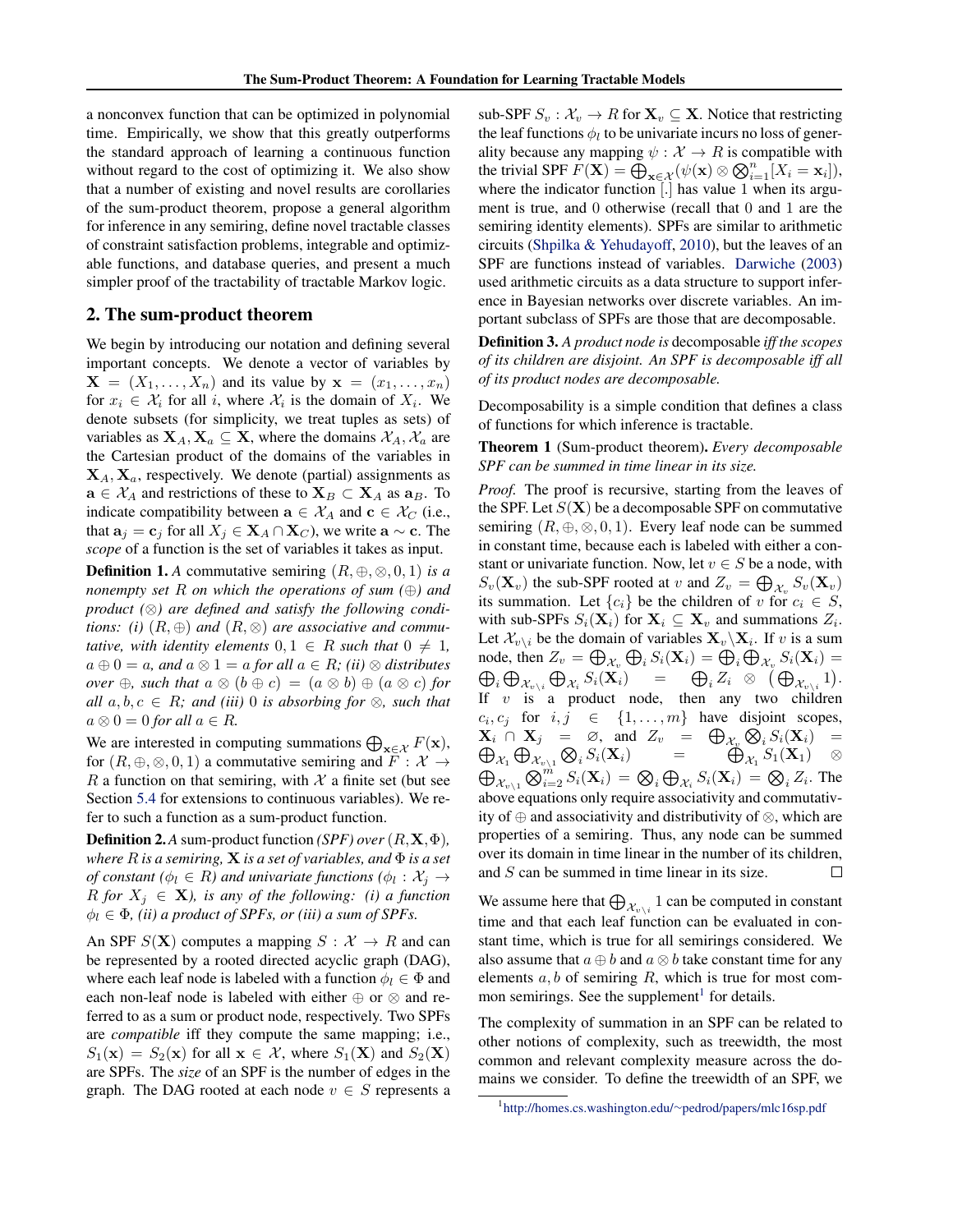first define junction trees [\(Lauritzen & Spiegelhalter,](#page-9-0) [1988;](#page-9-0) [Aji & McEliece,](#page-8-0) [2000\)](#page-8-0) and a related class of SPFs.

Definition 4. *A* junction tree *over variables* X *is a tuple* (T, Q)*, where* T *is a rooted tree,* Q *is a set of subsets of variables, each vertex*  $i \in T$  *contains a subset of variables*  $C_i \in Q$  such that  $\cup_i C_i = X$ , and for every pair of vertices  $i, j \in T$  *and for all*  $k \in T$  *on the (unique) path from i to* j,  $\mathbf{C}_i \cap \mathbf{C}_j \subseteq \mathbf{C}_k$ *. The separator for an edge*  $(i, j) \in T$  *is defined as*  $\mathbf{S}_{ij} = \mathbf{C}_i \cap \mathbf{C}_j$ *.* 

A junction tree provides a schematic for constructing a specific type of decomposable SPF called a tree-like SPF (a semiring-generalized version of a construction from [Dar](#page-8-0)[wiche](#page-8-0) [\(2003\)](#page-8-0)). Note that a tree-like SPF is not a tree, however, as many of its nodes have multiple parents.

Definition 5. *A* tree-like SPF *over variables* X *is constructed from a junction tree*  $\mathcal{T} = (T, Q)$  *and functions*  $\{\psi_i(\mathbf{C}_i)\}\$  where  $\mathbf{C}_i \in Q$  and  $i \in T$ , and contains the *following nodes: (i) a node*  $\phi_{vt}$  *with indicator*  $\phi_t(X_v)$  =  $[X_v = t]$  *for each value*  $t \in \mathcal{X}_v$  *of each variable*  $X_v \in \mathbf{X}$ *; (ii) a (leaf) node*  $a_i$  *with value*  $\psi_i(\mathbf{c}_i)$  *and a product node*  $c_i$  for each value  $\mathbf{c}_i \in \mathcal{X}_{\mathbf{C}_i}$  of each cluster  $\mathbf{C}_i$ ; (iii) a sum *node*  $s_{ij}$  *for each value*  $s_{ij} \in X_{S_{ij}}$  *of each separator*  $S_{ij}$ *, and (iv) a single root sum node* s*.*

*A product node* c<sup>j</sup> *and a sum node* sij *are compatible iff their corresponding values are compatible; i.e.,*  $\mathbf{c}_i \sim \mathbf{s}_{ij}$ *. The nodes are connected as follows. The children of the root s* are all product nodes  $c_r$  for r the root of T. The *children of product node* c<sup>j</sup> *are all compatible sum nodes*  $s_{ij}$  *for each child i of j, the constant node*  $a_j$  *with value*  $\psi_j(\mathbf{c}_j)$ *, and all indicator nodes*  $\phi_{vt}$  *such that*  $X_v \in \mathbf{C}_j$ *, t* ∼  $\mathbf{c}_j$ , and  $X_v \notin \mathbf{C}_k$  *for k* any node closer to the root of  $\mathcal T$  *than j.* The children of sum node  $s_{ij}$  are the compatible *product nodes*  $c_i$  *of child i of j connected by separator*  $S_{ij}$ *.* 

If S is a tree-like SPF with junction tree  $(T, Q)$ , then it is not difficult to see both that  $S$  is decomposable, since the indicators for each variable all appear at the same level, and that each sum node  $s_{jk}$  computes  $S_{s_{jk}}(\mathbf{S}_{jk}) =$  $\bigoplus_{({\bf c}\in{\cal X}_{{\bf C}_j})\sim {\bf s}_{jk}}\psi_j({\bf c})\!\otimes\![{\bf C}_j={\bf c}]\!\otimes\! \big(\bigotimes_{i\in\text{Ch}(j)}S_{s_{ij}}({\bf c}_{{\bf S}_{ij}})\big),$ where the indicator children of  $c_j$  have been combined into  $[C_j = c]$ , Ch(j) are the children of j, and  $i, j, k \in T$  with j the child of k. Further,  $S(\mathbf{x}) = \bigotimes_{i \in T} \psi_i(\mathbf{x_{C_i}})$  for any  $\mathbf{x} \in$  $X$ . Thus, tree-like SPFs provide a method for decomposing an SPF. For a tree-like SPF to be compatible with an SPF F, it cannot assert independencies that do not hold in F.

Definition 6. *Let* F(U) *be an SPF over variables* U *with pairwise-disjoint subsets*  $X, Y, W \subseteq U$ . Then X *and* Y *are* conditionally independent in F *given* W *iff*  $F(\mathbf{X}, \mathbf{Y}, \mathbf{w}) = F(\mathbf{X}, \mathbf{w}) \otimes F(\mathbf{Y}, \mathbf{w})$  *for all*  $\mathbf{w} \in \mathcal{W}$ *, where*  $F(\mathbf{X}) = \bigoplus_{\mathcal{Y}} F(\mathbf{X}, \mathbf{Y})$  *for*  $\{ \mathbf{X}, \mathbf{Y} \}$  *a partition of* **U**.

Similarly, a junction tree  $\mathcal{T} = (T, Q)$  is incompatible with  $F$  if it asserts independencies that are not in  $F$ , where variables X and Y are conditionally independent in  $\mathcal T$  given W if W separates X from Y . A set of variables W *separates* X and Y in  $\mathcal T$  iff after removing all vertices  $\{i \in \mathcal T :$  $C_i \subseteq W$  from T there is no pair of vertices  $i, j \in T$  such that  $X \in \mathbf{C}_i, Y \in \mathbf{C}_j$ , and  $i, j$  are connected.

Inference complexity is commonly parameterized by *treewidth*, defined for a junction tree  $\mathcal{T} = (T, Q)$  as the size of the largest cluster minus one; i.e.,  $tw(\mathcal{T}) =$  $\max_{i \in T} |C_i| - 1$ . The treewidth of an SPF S is the minimum treewidth over all junction trees compatible with S. Notice that these definitions of junction tree and treewidth reduce to the standard ones [\(Kask et al.,](#page-8-0) [2005\)](#page-8-0). If the treewidth of  $S$  is bounded then inference in  $S$  is efficient because there must exist a compatible tree-like SPF that has bounded treewidth. Note that the trivial junction tree with only a single cluster is compatible with every SPF.

Corollary 1. *Every SPF with bounded treewidth can be summed in time linear in the cardinality of its scope.*

Due to space limitations, all other proofs are provided in the supplement. For any SPF, tree-like SPFs are just one type of compatible SPF, one with size exponential in treewidth; however, there are many other compatible SPFs. In fact, there can be compatible (decomposable) SPFs that are exponentially smaller than any compatible tree-like SPF.

Corollary 2. *Not every SPF that can be summed in time linear in the cardinality of its scope has bounded treewidth.*

Given existing work on tractable high-treewidth inference, it is perhaps surprising that the above results do not exist in the literature at this level of generality. Most relevant is the preliminary work of [Kimmig et al.](#page-8-0) [\(2012\)](#page-8-0), which proposes a semiring generalization of arithmetic circuits for knowledge compilation and does not address learning. Their main results show that summation of circuits that are both decomposable and either deterministic or based on an idempotent sum takes time linear in their size, whereas we show that decomposability alone is sufficient, a much weaker condition. In fact, over the same set of variables, deterministic circuits may be exponentially larger and are never smaller than non-deterministic circuits [\(Darwiche &](#page-8-0) [Marquis,](#page-8-0) [2002;](#page-8-0) [Kimmig et al.,](#page-8-0) [2012\)](#page-8-0). We note that while decomposable circuits can be made deterministic by introducing hidden variables, this does not imply that these properties are equivalent.

Even when restricted to specific semirings, such as those for logical and probabilistic inference (e.g., [Darwiche](#page-8-0) [\(2001;](#page-8-0) [2003\)](#page-8-0); [Poon & Domingos](#page-9-0) [\(2011\)](#page-9-0)), some of our results have not previously been shown formally, although some have been foreshadowed informally. Further, existing semiring-specific results (discussed further below) do not make it clear that the semiring properties are all that is required for tractable high-treewidth inference. Our results are thus simpler and more general. Further, the sum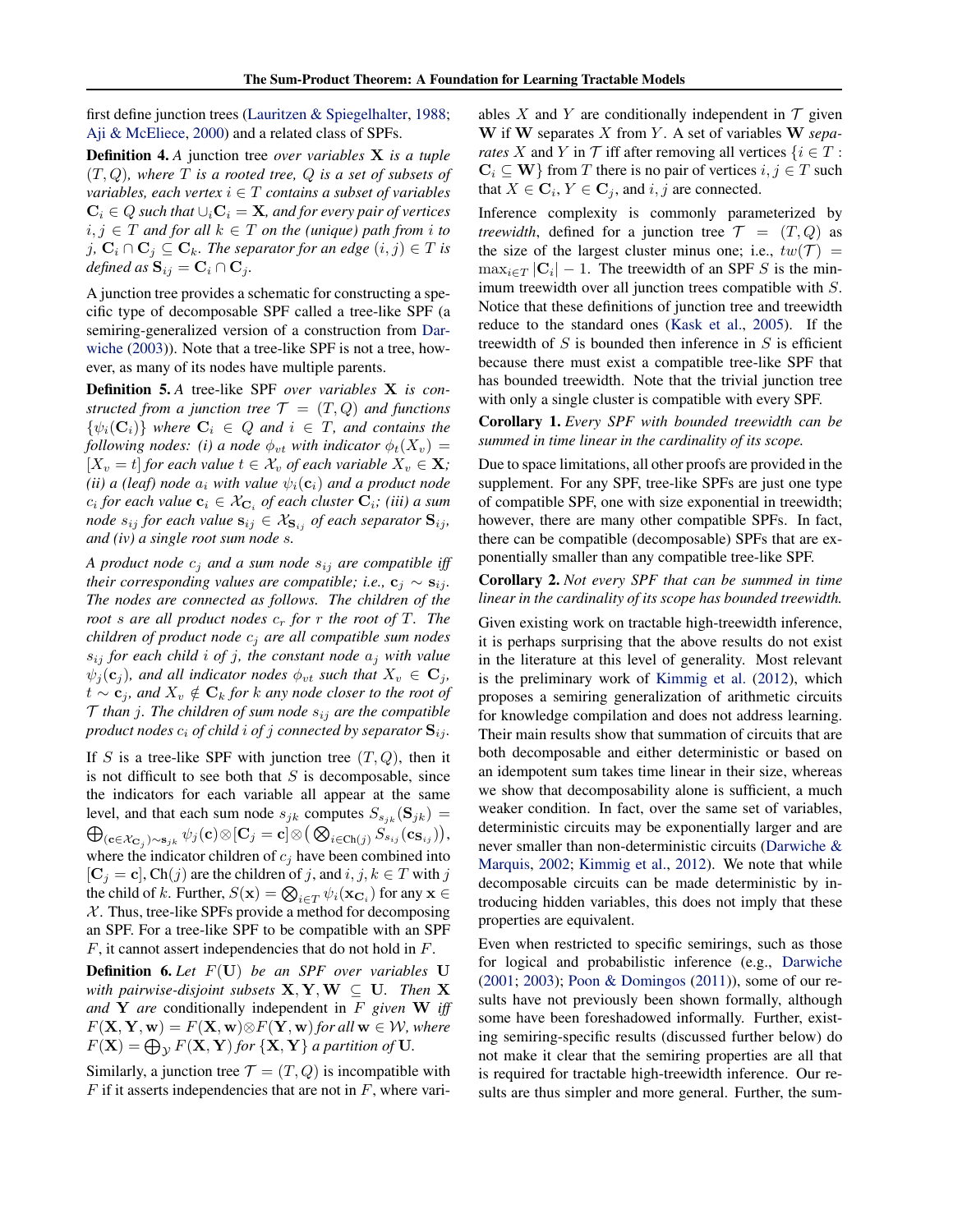product theorem provides the basis for general algorithms for inference in arbitrary SPFs (Section 3) and for learning tractable high-treewidth representations (i.e., decomposable SPFs) in any semiring (Section 4).

# 3. Inference in non-decomposable SPFs

Inference in arbitrary SPFs can be performed in a variety of ways, some more efficient than others. We present an algorithm for summing an SPF that adapts to the structure of the SPF and can thus take exponentially less time than constructing and summing a compatible tree-like SPF [\(Bacchus et al.,](#page-8-0) [2009\)](#page-8-0), which imposes a uniform decomposition structure. SPF  $S$  with root node  $r$  is summed by calling  $\text{SUMSPF}(r)$ , for which pseudocode is shown in Algorithm 1. SUMSPF is a simple recursive algorithm for summing an SPF (note the similarity between its structure and the proof of the sum-product theorem). If  $S$  is decomposable, then SUMSPF simply recurses to the bottom of  $S$ , sums the leaf functions, and evaluates  $S$  in an upward pass. If S is not decomposable, SUMSPF decomposes each product node it encounters while summing S.

Algorithm 1 Sum an SPF.

**Input:** node v, the root of the sub-SPF  $S_v(\mathbf{X}_v)$ **Output:** *sum*, which is equal to  $\bigoplus_{\mathbf{v}\in\mathcal{X}_v} S_v(\mathbf{v})$ 1: function  $\text{SUMSPF}(v)$ 2: **if**  $\langle v, \mathit{sum} \rangle$  in cache then return *sum* 3: if v is a sum node then  $//X_{v\setminus c} = X_v\setminus X_c$ 4:  $sum \leftarrow \bigoplus_{c \in \text{Ch}(v)} \text{SUMSPF}(c) \otimes \bigoplus_{\mathcal{X}_{v \setminus c}} 1$ 5: else if  $v$  is a product node then 6: if  $v$  is decomposable then 7:  $sum \leftarrow \bigotimes_{c \in \text{Ch}(v)} \text{SUMSPF}(c)$ 8: else 9:  $sum \leftarrow \text{SUMSPF}(\text{DECOMPOSE}(v))$ 10: **else** *// v is a leaf with constant a or function*  $\phi_v$ 11: **if** v is a constant **then**  $sum \leftarrow a$ 12: **else** *sum*  $\leftarrow \bigoplus_{x_j \in \mathcal{X}_j} \phi_v(x_j)$ 13: cache  $\langle v, \mathit{sum} \rangle$ 14: return *sum*

Decomposition can be achieved in many different ways, but we base our method on a common algorithmic pattern that already occurs in many of the inference problems we consider, resulting in a general, semiring-independent algorithm for summing any SPF. DECOMPOSE, shown in Algorithm 2, chooses a variable  $X_t$  that appears in the scope of multiple of v's children; creates  $|\mathcal{X}_t|$  partially assigned and simplified copies  $S_{v_i}$  of the sub-SPF  $S_v$  for  $X_t$  assigned to each value  $x_i \in \mathcal{X}_t$ ; multiplies each  $S_{v_i}$  by an indicator to ensure that only one is ever non-zero when  $S$  is evaluated; and then replaces v with a sum over  $\{S_{v_i}\}\$ . Any node  $u \in S_v$  that does not have  $X_t$  in its scope is re-used across each  $S_{v_i}$ , which can drastically limit the amount of duplication that occurs. Furthermore, each  $S_{v_i}$  is simplified by Algorithm 2 Decompose a product node.

**Input:** product node v, with children  $\{c\}$ 

**Output:** node  $s$ , such that its children are decomposable with respect to  $X_t$  and  $S_s$ ,  $S_v$  are compatible

- 1: function  $DECOMPOSE(v)$
- 2:  $X_t \leftarrow$  choose var. that appears in multiple  $X_c$
- 3:  $\mathbf{X}_{v\setminus t} \leftarrow \mathbf{X}_v \setminus \{X_t\}$
- 4:  $s \leftarrow$  create new sum node
- 5: for all  $x_i \in \mathcal{X}_t$  do
- 6: create simplified  $S_{v_i}(\mathbf{X}_{v \setminus t}) \leftarrow S_v(\mathbf{X}_{v \setminus t}, x_i)$
- 7: set  $v_i$  as child of *s* //  $v_i$  *is the root of*  $S_{v_i}$
- 8: set  $f(X_t) = [X_t = x_i]$  as child of  $v_i$
- 9: set s as a child of each of  $v$ 's parents
- 10: remove v and all edges containing  $v$

11: return  $s$ 

removing any nodes that became 0 when setting  $X_t = x_i$ . Variables are chosen heuristically; a good heuristic minimizes the amount of duplication that occurs. Similarly, SUMSPF heuristically orders the children in lines 4 and 7. A good ordering will first evaluate children that may return an absorbing value (e.g., 0 for ⊗) because SUMSPF can break out of these lines if this occurs. In general, decomposing an SPF is hard, and the resulting decomposed SPF may be exponentially larger than the input SPF, although good heuristics can often avoid this. Many extensions to SUMSPF are also possible, some of which we detail in later sections. Understanding inference in non-decomposable SPFs is important for future work on extending SPF learning to even more challenging classes of functions, particularly those without obvious decomposability structure.

# 4. Learning tractable representations

Instead of performing inference in an intractable model, it can often be simpler to learn a tractable representation directly from data (e.g., [Bach & Jordan](#page-8-0) [\(2001\)](#page-8-0); [Gens &](#page-8-0) [Domingos](#page-8-0) [\(2013\)](#page-8-0)). The general problem we consider is that of learning a decomposable SPF  $S : \mathcal{X} \rightarrow R$  on a semiring  $(R, \oplus, \otimes, 0, 1)$  from a set of i.i.d. instances  $T = \{(\mathbf{x}^{(i)}, y^{(i)})\}$  drawn from a fixed distribution  $D_{\mathcal{X} \times R}$ , where  $y^{(i)} = \bigoplus_{\mathcal{Z}} F(\mathbf{x}^{(i)}, \mathbf{Z})$ , F is some (unknown) SPF, and Z is a (possibly empty) set of unobserved variables or parameters, such that  $S(\mathbf{x}^{(i)}) \approx y^{(i)}$ , for all *i*. After learning,  $\bigoplus_{\mathcal{X}} S(\mathbf{X})$  can be computed efficiently. In the sum-product semiring, this corresponds to summation (or integration), for which estimation of a joint probability distribution over  $X$  is a special case.

For certain problems, such as constraint satisfaction or MPE inference, the desired quantity is the argument of the sum. This can be recovered (if meaningful in the current semiring) from an SPF by a single downward pass that recursively selects all children of a product node and the (or a) active child of a sum node (e.g., the child with the small-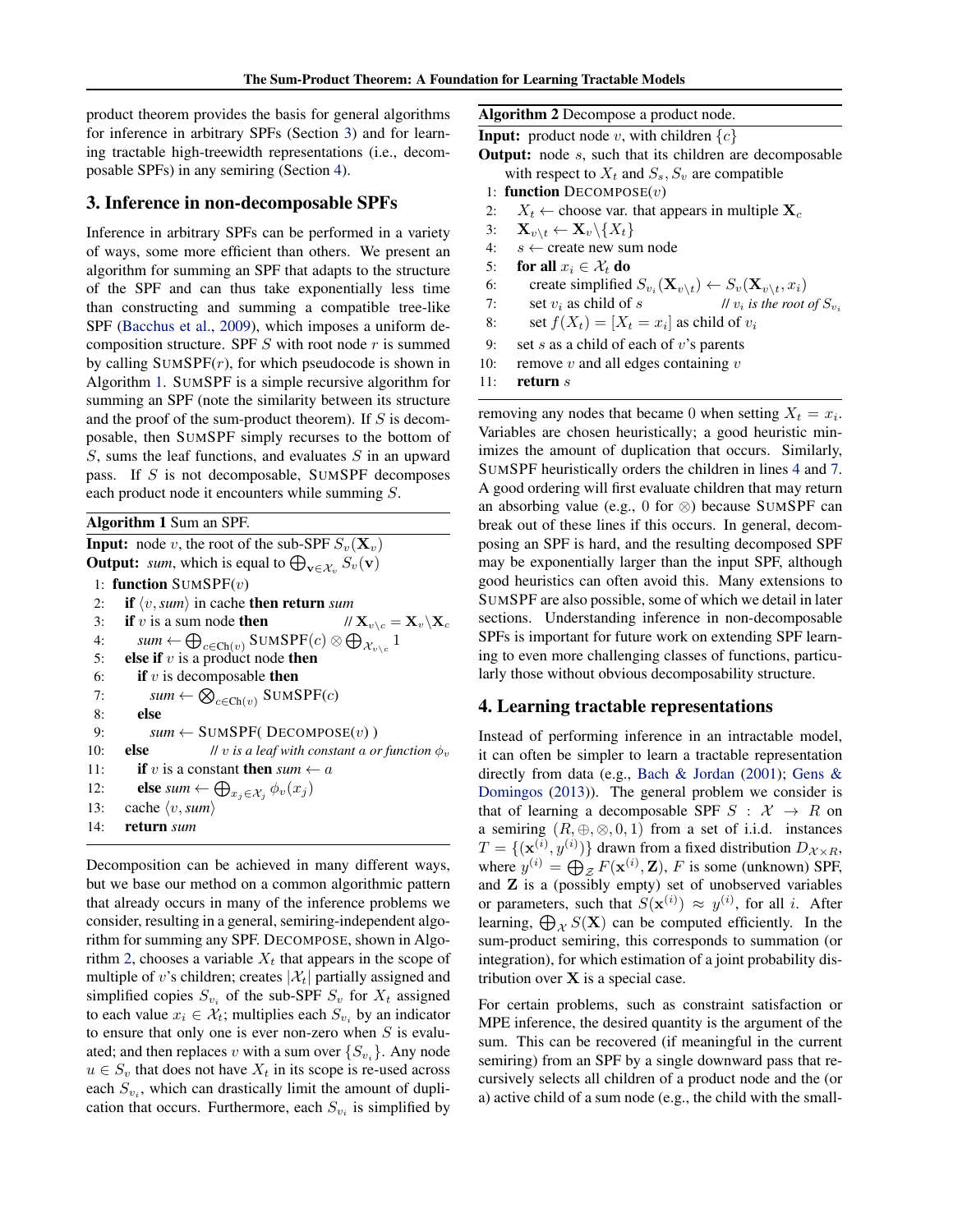<span id="page-4-0"></span>

| <b>Algorithm 3</b> Learn a decomposable SPF from data.                                   |
|------------------------------------------------------------------------------------------|
| <b>Input:</b> a dataset $T = \{(\mathbf{x}^{(i)}, y^{(i)})\}$ over variables <b>X</b>    |
| <b>Input:</b> integer thresholds $t, v > 0$                                              |
| <b>Output:</b> $S(X)$ , an SPF over the input variables X                                |
| 1: function LEARNSPF $(T, X)$                                                            |
| <b>if</b> $ T  \le t$ or $ \mathbf{X}  \le v$ then<br>2:                                 |
| estimate $S(\mathbf{X})$ such that $S(\mathbf{x}^{(i)}) \approx y^{(i)}$ for all i<br>3: |
| else<br>4:                                                                               |
| decompose <b>X</b> into disjoint subsets $\{X_i\}$<br>5:                                 |
| if $ \{X_i\}  > 1$ then<br>6:                                                            |
| $S(\mathbf{X}) \leftarrow \bigotimes_i \text{LEARNINGPF}(T, \mathbf{X}_i)$<br>7:         |
| else<br>8:                                                                               |
| cluster T into subsets of similar instances $\{T_i\}$<br>9:                              |
| $S(\mathbf{X}) \leftarrow \bigoplus_{i} \text{LEARNINGPF}(T_i, \mathbf{X})$<br>10:       |
| return $S(X)$<br>11:                                                                     |
|                                                                                          |

est value if minimizing). Learning for this domain corresponds to a generalization of learning for structured prediction [\(Taskar et al.,](#page-9-0) [2005\)](#page-9-0). Formally, the problem is to learn an SPF S from instances  $T = \{(\mathbf{x}^{(i)}, \mathbf{y}^{(i)})\}$ , where  $\mathbf{y}^{(i)} =$  $\arg \oplus_{\mathbf{y} \in \mathcal{Y}} F(\mathbf{x}^{(i)}, \mathbf{y}),$  such that  $\arg \oplus_{\mathbf{y} \in \mathcal{Y}} S(\mathbf{x}^{(i)}, \mathbf{y}) \approx$  $y^{(i)}$ , for all i. Here,  $x^{(i)}$  can be an arbitrarily structured input and inference is over the variables  $Y$ . Both of the above learning problems can be solved by the algorithm schema we present, with minor differences in the subroutines. We focus here on the former but discuss the latter below, alongside experiments on learning nonconvex functions that, by construction, can be efficiently optimized.

As shown by the sum-product theorem, the key to tractable inference is to identify the decomposability structure of an SPF. The difficulty, however, is that in general this structure varies throughout the space. For example, as a protein folds there exist conformations of the protein in which two particular amino acids are energetically independent (decomposable), and other conformations in which these amino acids directly interact, but in which other amino acids may no longer interact. This suggests a simple algorithm, which we call LEARNSPF (shown in Algorithm 3), that first tries to identify a decomposable partition of the variables and, if successful, recurses on each subset of variables in order to find finer-grained decomposability. Otherwise, LEARN-SPF clusters the training instances, grouping those with analogous decomposition structure, and recurses on each cluster. Once either the set of variables is small enough to be summed over (in practice, unary leaf nodes are rarely necessary) or the number of instances is too small to contain meaningful statistical information, LEARNSPF simply estimates an SPF  $S(X)$  such that  $S(\mathbf{x}^{(i)}) \approx y^{(i)}$  for all i in the current set of instances. LEARNSPF is a generalization of LearnSPN [\(Gens & Domingos,](#page-8-0) [2013\)](#page-8-0), a simple but effective SPN structure learning algorithm.

LEARNSPF is actually an algorithm schema that can be instantiated with different variable partitioning, clustering, and leaf creation subroutines for different semirings and problems. To successfully decompose the variables, LEARNSPF must find a partition  ${X_1, X_2}$  of the variables **X** such that  $\bigoplus_{\mathcal{X}} S(\mathbf{X}) \approx (\bigoplus_{\mathcal{X}_1} S_1(\mathbf{X}_1)) \otimes$  $(\bigoplus_{\mathcal{X}_2} S_2(\mathbf{X}_2))$ . We refer to this as *approximate* decomposability. In probabilistic inference, mutual information or pairwise independence tests can be used to determine decomposability [\(Gens & Domingos,](#page-8-0) [2013\)](#page-8-0). For our experiments, decomposable partitions correspond to the connected components of a graph over the variables in which correlated variables are connected. Instances can be clustered by virtually any clustering algorithm, such as a naive Bayes mixture model or  $k$ -means, which we use in our experiments. Instances can also be split by conditioning on specific values of the variables, as in SUMSPF or in a decision tree. Similarly, leaf functions can be estimated using any appropriate learning algorithm, such as linear regression or kernel density estimation.

In Section [6,](#page-7-0) we present preliminary experiments on learning nonconvex functions that can be globally optimized in polynomial time. However, this is just one particular application of LEARNSPF, which can be used to learn a tractable representation for any problem that consists of summation over a semiring. In the following section, we briefly discuss common inference problems that correspond to summing an SPF on a specific semiring. For each, we demonstrate the benefit of the sum-product theorem, relate its core algorithms to SUMSPF, and specify the problem solved by LEARNSPF. Additional details and semirings can be found in the supplement. Table [1](#page-5-0) provides a summary of some of the relevant inference problems.

# 5. Applications to specific semirings

### 5.1. Logical inference

Consider the Boolean semiring  $\mathcal{B} = (\mathbb{B}, \vee, \wedge, 0, 1)$ , where  $\mathbb{B} = \{0, 1\}, \vee$  is logical disjunction (OR), and  $\wedge$  is logical conjunction (AND). If each variable is Boolean and leaf functions are literals (i.e., each  $\phi_l(X_i)$  is  $X_i$  or  $\neg X_i$ , where  $\neg$  is logical negation), then SPFs on B correspond exactly to negation normal form (NNF), a DAG-based representation of a propositional formula (sentence) [\(Barwise,](#page-8-0) [1982\)](#page-8-0). An NNF can be exponentially smaller than the same sentence in a standard (flat) representation such as conjunctive or disjunctive normal form (CNF or DNF), and is never larger [\(Darwiche & Marquis,](#page-8-0) [2002\)](#page-8-0). Summation of an NNF  $F(\mathbf{X})$  on  $\mathcal{B}$  is  $\bigvee_{\mathcal{X}} F(\mathbf{X})$ , which corresponds to propositional satisfiability (SAT): the problem of determining if there exists a satisfying assignment for  $F$ . Thus, the tractability of SAT for decomposable NNFs follows directly from the sum-product theorem.

Corollary 3 [\(Darwiche,](#page-8-0) [2001\)](#page-8-0). *The satisfiability of a decomposable NNF is decidable in time linear in its size.* Satisfiability of an arbitrary NNF can be determined either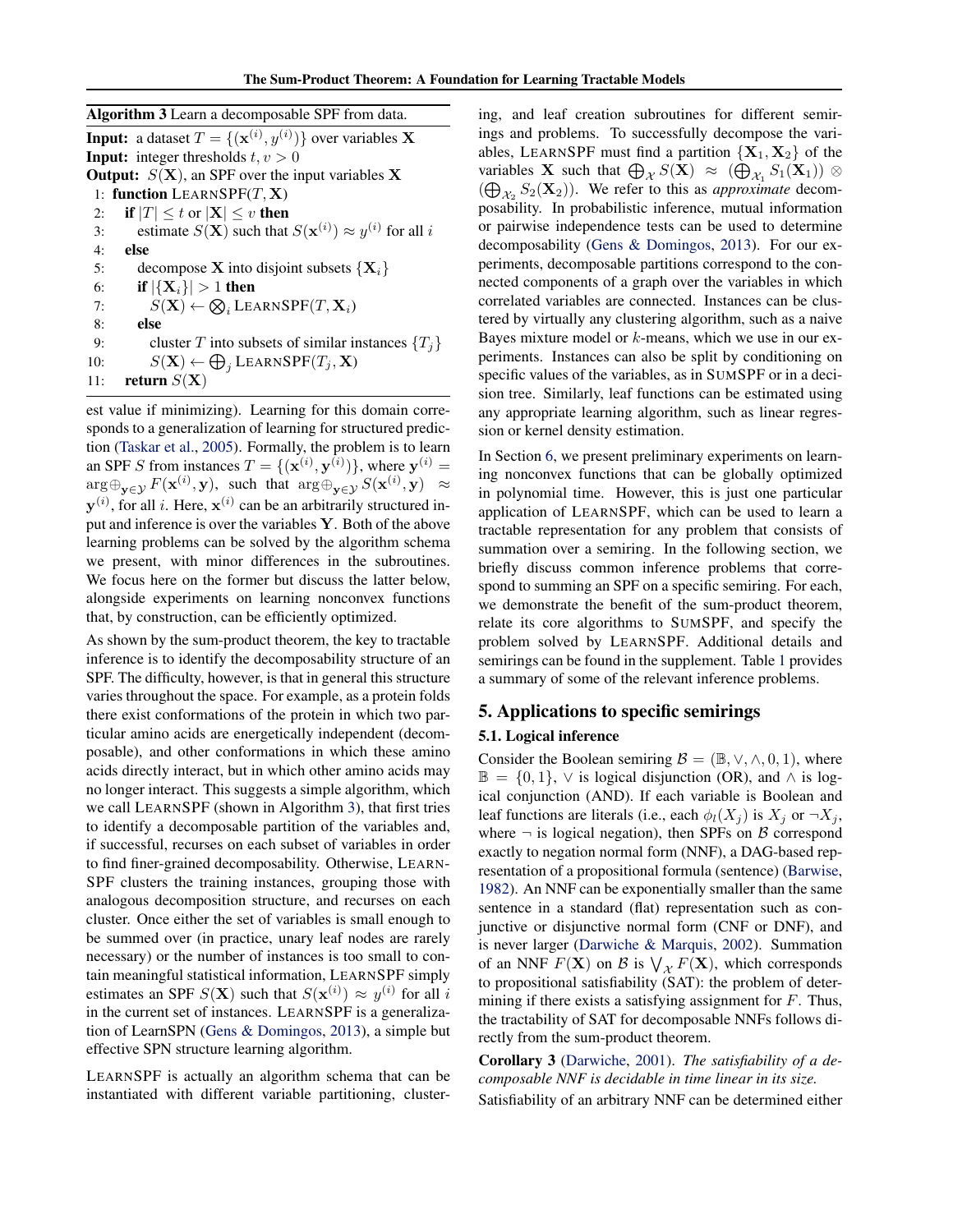<span id="page-5-0"></span>Table 1. Some of the inference problems that correspond to summing an SPF on a specific semiring, with details on the variables and leaf functions and a core algorithm that is an instance of SUMSPF.  $\mathbb{B} = \{0, 1\}$ . N and R denote the natural and real numbers. Subscript + denotes the restriction to non-negative numbers and subscript  $(-)\infty$  denotes the inclusion of (negative)  $\infty$ . U<sub>m</sub> denotes the universe of relations of arity up to m (see Section [E](#page-4-0) of the supplement).  $N[X]$  denotes the polynomials with coefficients from N. See the supplement for information on MPE-SAT [\(Sang et al.,](#page-9-0) [2007\)](#page-9-0) and Generic-Join [\(Ngo et al.,](#page-9-0) [2014\)](#page-9-0).

| Domain                     | Inference task                             | <b>Semiring</b>                                                                                                        | <b>Variables</b>                                   | <b>Leaf functions</b>                                                      | <b>SUMSPF</b>                          |
|----------------------------|--------------------------------------------|------------------------------------------------------------------------------------------------------------------------|----------------------------------------------------|----------------------------------------------------------------------------|----------------------------------------|
| Logical<br>inference       | <b>SAT</b><br>#SAT<br><b>MAX-SAT</b>       | $(\mathbb{B}, \vee, \wedge, 0, 1)$<br>$(\mathbb{N}, +, \times, 0, 1)$<br>$(\mathbb{N}_{-\infty}, \max, +, -\infty, 0)$ | <b>Boolean</b><br><b>Boolean</b><br><b>Boolean</b> | Literals<br>Literals<br>Literals                                           | <b>DPLL</b><br>#DPLL<br><b>MPE-SAT</b> |
| Constraint<br>satisfaction | CSPs<br><b>Fuzzy CSPs</b><br>Weighted CSPs | $(\mathbb{B}, \vee, \wedge, 0, 1)$<br>$([0, 1], \max, \min, 0, 1)$<br>$(\mathbb{R}_{+,\infty}, \min, +,\infty, 0)$     | <b>Discrete</b><br>Discrete<br><b>Discrete</b>     | Univariate constraints<br>Univariate constraints<br>Univariate constraints | <b>Backtracking</b><br>۰               |
| Probabilistic              | Marginal                                   | $(\mathbb{R}_+, +, \times, 0, 1)$                                                                                      | <b>Discrete</b>                                    | Potentials                                                                 | Recursive                              |
| inference                  | <b>MPE</b>                                 | $(\mathbb{R}_+, \max, \times, 0, 1)$                                                                                   | <b>Discrete</b>                                    | Potentials                                                                 | conditioning                           |
| Continuous                 | Integration                                | $(\mathbb{R}_+, +, \times, 0, 1)$                                                                                      | Continuous                                         | Univariate functions                                                       | <b>RDIS</b>                            |
| functions                  | Optimization                               | $(\mathbb{R}_{\infty}, \min, +, \infty, 0)$                                                                            | Continuous                                         | Univariate functions                                                       |                                        |
| Relational                 | Unions of CO <sub>s</sub>                  | $(\mathbf{U}_m, \cup, \bowtie, \varnothing, \mathbf{1}_R)$                                                             | Sets of tuples                                     | Unary tuples                                                               | Generic-Join                           |
| databases                  | Provenance                                 | $(N[\mathbf{X}], +, \times, 0, 1)$                                                                                     | Discrete                                           | $K$ -relation tuples                                                       |                                        |

by decomposing the NNF or by expanding it to a CNF and using a SAT solver. DPLL [\(Davis et al.,](#page-8-0) [1962\)](#page-8-0), the standard algorithm for solving SAT, is an instance of SUMSPF (see also [Huang & Darwiche](#page-8-0) [\(2007\)](#page-8-0)). Specifically, DPLL is a recursive algorithm that at each level chooses a variable  $X \in \mathbf{X}$  for CNF  $F(\mathbf{X})$  and computes  $F = F|_{X=0} \vee F|_{X=1}$ by recursing on each disjunct, where  $F|_{X=x}$  is F with X assigned value  $x$ . Thus, each level of recursion of DPLL corresponds to a call to DECOMPOSE.

Learning in the Boolean semiring is a well-studied area, which includes problems from learning Boolean circuits [\(Jukna,](#page-8-0) [2012\)](#page-8-0) (of which decomposable SPFs are a restricted subclass, known as syntactically multilinear circuits) to learning sets of rules [\(Rivest,](#page-9-0) [1987\)](#page-9-0). However, learned rule sets are typically encoded in large CNF knowledge bases, making reasoning over them intractable. In contrast, decomposable NNF is a tractable but expressive formalism for knowledge representation that supports a rich class of polynomial-time logical operations, including SAT [\(Darwiche,](#page-8-0) [2001\)](#page-8-0). Thus, LEARNSPF in this semiring provides a method for learning large, complex knowledge bases that are encoded in decomposable NNF and therefore support efficient querying, which could greatly benefit existing rule learning systems.

#### 5.2. Constraint satisfaction

A constraint satisfaction problem (CSP) consists of a set of constraints  $\{C_i\}$  on variables **X**, where each constraint  $C_i(\mathbf{X}_i)$  specifies the satisfying assignments to its variables. Solving a CSP consists of finding an assignment to  $X$  that satisfies each constraint. When constraints are functions  $C_i : \mathcal{X}_i \to \mathbb{B}$ that are 1 when  $C_i$  is satisfied and 0 otherwise, then

 $F(\mathbf{X}) = \bigwedge_i C_i(\mathbf{X}_i) = \bigwedge_i \bigvee_{\mathbf{x}_i \in \mathcal{X}_i} \big(C_i(\mathbf{x}_i) \wedge [\mathbf{X}_i] =$  $\mathbf{x}_i$ ]) =  $\bigwedge_i \bigvee_{\mathbf{x}_i \in \mathcal{X}_i} \big(C_i(\mathbf{x}_i) \wedge \bigwedge_{X_t \in \mathbf{X}_i} [X_t = \mathbf{x}_{it}] \big)$  is a CSP and  $F$  is an SPF on the Boolean semiring  $B$ , i.e., an OR-AND network (OAN), a generalization of NNF, and a decomposable CSP is one with a decomposable OAN. Solving F corresponds to computing  $\bigvee_{\mathcal{X}} F(\mathbf{X})$ , which is summation on  $\beta$  (see also [Bistarelli et al.](#page-8-0) [\(1997\)](#page-8-0); [Chang &](#page-8-0) [Mackworth](#page-8-0) [\(2005\)](#page-8-0); [Rollon et al.](#page-9-0) [\(2013\)](#page-9-0)). The solution for  $F$  can be recovered with a downward pass that recursively selects the (or a) non-zero child of an OR node, and all children of an AND node. Corollary 4 follows immediately.

Corollary 4. *Every decomposable CSP can be solved in time linear in its size.*

Thus, for inference to be efficient it suffices that the CSP be expressible by a tractably-sized decomposable OAN; a much weaker condition than that of low treewidth. Like DPLL, backtracking-based search algorithms [\(Kumar,](#page-8-0) [1992\)](#page-8-0) for CSPs are also instances of SUMSPF (see also [Mateescu & Dechter](#page-9-0) [\(2005\)](#page-9-0)). Further, SPFs on a number of other semirings correspond to various extensions of CSPs, including fuzzy, probabilistic, and weighted CSPs (see Table 1 and [Bistarelli et al.](#page-8-0) [\(1997\)](#page-8-0)).

LEARNSPF for CSPs addresses a variant of structured prediction [\(Taskar et al.,](#page-9-0) [2005\)](#page-9-0); specifically, learning a function  $F: \mathbf{X} \to \mathbb{B}$  such that  $\arg \bigvee_{\mathbf{y}} F(\mathbf{x}^{(i)}, \mathbf{y}) \approx \mathbf{y}^{(i)}$ for training data  $\{(\mathbf{x}^{(i)}, \mathbf{y}^{(i)})\}$ , where  $\mathbf{x}^{(i)}$  is a structured object representing a CSP and  $y^{(i)}$  is its solution. LEARN-SPF solves this problem while guaranteeing that the learned CSP remains tractable. This is a much simpler and more attractive approach than existing constraint learning methods such as [Lallouet et al.](#page-9-0) [\(2010\)](#page-9-0), which uses inductive logic programming and has no tractability guarantees.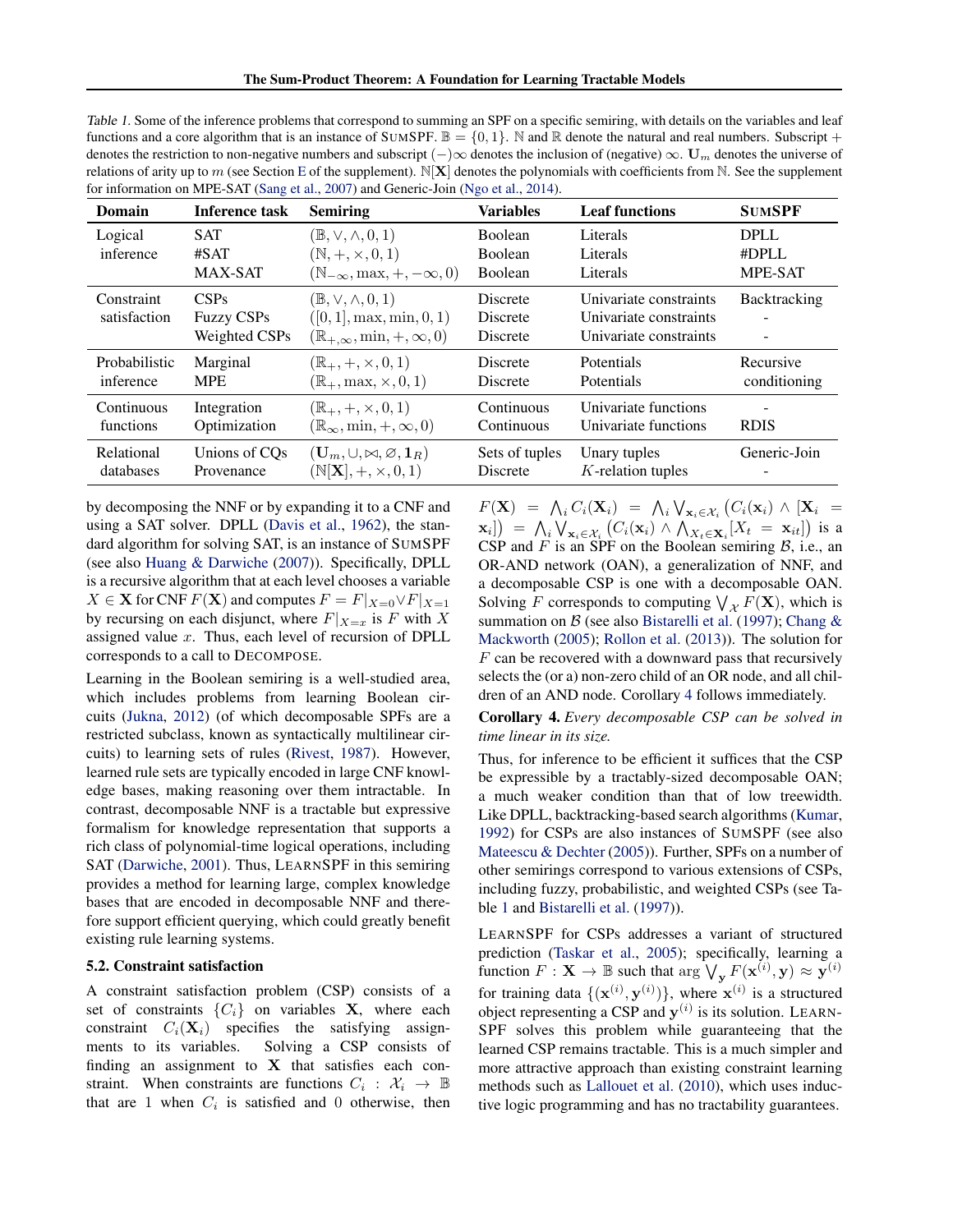#### <span id="page-6-0"></span>5.3. Probabilistic inference

Many probability distributions can be compactly represented as graphical models:  $P(\mathbf{X}) = \frac{1}{Z} \prod_i \psi_i(\mathbf{X}_i)$ , where  $\psi_i$  is a potential over variables  $\mathbf{X}_i \subseteq \mathbf{X}$  and Z is known as the partition function [\(Pearl,](#page-9-0) [1988\)](#page-9-0). One of the main inference problems in graphical models is to compute the probability of evidence  $e \in \mathcal{X}_E$  for variables  $X_E \subseteq X$ ,  $P(\mathbf{e}) = \sum_{\mathcal{X}_{\overline{E}}} P(\mathbf{e}, \mathbf{X}_{\overline{E}})$ , where  $\mathbf{X}_{\overline{E}} = \mathbf{X} \backslash \mathbf{X}_E$ . The partition function  $Z$  is the unnormalized probability of empty evidence ( $X_E = \emptyset$ ). Unfortunately, computing Z or  $P(e)$ is generally intractable. Building on a number of earlier works [\(Darwiche,](#page-8-0) [2003;](#page-8-0) [Dechter & Mateescu,](#page-8-0) [2007;](#page-8-0) [Bac](#page-8-0)[chus et al.,](#page-8-0) [2009\)](#page-8-0), [Poon & Domingos](#page-9-0) [\(2011\)](#page-9-0) introduced sum-product networks (SPNs), a class of distributions in which inference is guaranteed to be tractable. An SPN is an SPF on the non-negative real sum-product semiring  $(\mathbb{R}_+, +, \times, 0, 1)$ . A graphical model is a flat SPN, in the same way that a CNF is a flat NNF [\(Darwiche & Marquis,](#page-8-0) [2002\)](#page-8-0). For an SPN  $S$ , the unnormalized probability of evidence  $e \in \mathcal{X}_E$  for variables  $X_E$  is computed by replacing each leaf function  $\phi_l \in {\phi_l(X_j) \in S|X_j \in \mathbf{X}_E}$  with the constant  $\phi_l(\mathbf{e}_i)$  and summing the SPN. The corollary below follows immediately from the sum-product theorem.

Corollary 5. *The probability of evidence in a decomposable SPN can be computed in time linear in its size.*

A similar result (shown in the supplement) for finding the most probable state of the non-evidence variables also follows from the sum-product theorem. One important consequence of the sum-product theorem is that decomposability is the sole condition required for an SPN to be tractable; previously, completeness was also required [\(Poon &](#page-9-0) [Domingos,](#page-9-0) [2011;](#page-9-0) [Gens & Domingos,](#page-8-0) [2013\)](#page-8-0). This expands the range of tractable SPNs and simplifies the design of tractable representations based on them, such as tractable probabilistic knowledge bases [\(Domingos & Webb,](#page-8-0) [2012\)](#page-8-0).

Most existing algorithms for inference in graphical models correspond to different methods of decomposing a flat SPN, and can be loosely clustered into tree-based, conditioning, and compilation methods, all of which SUMSPF generalizes. Details are provided in the supplement.

LEARNSPF for SPNs corresponds to learning a probability distribution from a set of samples  $\{(\mathbf{x}^{(i)}, y^{(i)})\}$ . Note that  $y^{(i)}$  in this case is defined implicitly by the empirical frequency of  $x^{(i)}$  in the dataset. Learning the parameters and structure of SPNs is a fast-growing area of research (e.g., [Gens & Domingos\(2013\)](#page-8-0); [Rooshenas & Lowd](#page-9-0) [\(2014\)](#page-9-0); [Peharz et al.](#page-9-0) [\(2014\)](#page-9-0); [Adel et al.](#page-8-0) [\(2015\)](#page-8-0)), and we refer readers to these references for more details.

#### 5.4. Integration and optimization

SPFs can be generalized to continuous (real) domains, where each variable  $X_i$  has domain  $\mathcal{X}_i \subseteq \mathbb{R}$  and the semiring set is a subset of  $\mathbb{R}_{\infty}$ . For the sum-product theorem to hold, the only additional conditions are that (C1)  $\bigoplus_{X_j} \phi_l(X_j)$  is computable in constant time for all leaf functions, and (C2)  $\bigoplus_{\mathcal{X}_{v\backslash c}} 1 \neq \infty$  for all sum nodes  $v \in S$ and all children  $c \in \text{Ch}(v)$ , where  $\mathcal{X}_{v \setminus c}$  is the domain of  $\mathbf{X}_{v\setminus c} = \mathbf{X}_v\setminus\mathbf{X}_c.$ 

Integration. In the non-negative real sum-product semiring  $(\mathbb{R}_+, +, \times, 0, 1)$ , summation of an SPF with continuous variables corresponds to integration over  $\mathcal{X}$ . Accordingly, we generalize SPFs as follows. Let  $\mu_1, \ldots, \mu_n$ be measures over  $X_1, \ldots, X_n$ , respectively, where each leaf function  $\phi_l : \mathcal{X}_j \to \mathbb{R}_+$  is integrable with respect to  $\mu_j$ , which satisfies (C1). Summation (integration) of an SPF  $S(X)$  then corresponds to computing  $\int_{\mathcal{X}} S(\mathbf{X}) d\mu = \int_{\mathcal{X}_1} \cdots \int_{\mathcal{X}_n} S(\mathbf{X}) d\mu_1 \cdots d\mu_n$ . For (C2),  $\bigoplus_{\mathcal{X}_{v\setminus c}} 1 = \int_{\mathcal{X}_{v\setminus c}} 1 \ d\mu_{v\setminus c}$  must be integrable for all sum  $\prod_{\{j:X_j\in\mathbf{X}_v\setminus c\}} d\mu_j$ . We thus assume that either  $\mu_{v\setminus c}$  has nodes  $v \in S$  and all children  $c \in \text{Ch}(v)$ , where  $d\mu_{v \setminus c} =$ finite support over  $\mathcal{X}_{v\setminus c}$  or that  $\mathbf{X}_{v\setminus c} = \emptyset$ . Corollary 6 follows immediately.

### Corollary 6. *Every decomposable SPF of real variables can be integrated in time linear in its size.*

Thus, decomposable SPFs define a class of functions for which exact integration is tractable. SUMSPF defines a novel algorithm for (approximate) integration that is based on recursive problem decomposition, and can be exponentially more efficient than standard integration algorithms such as trapezoidal or Monte Carlo methods [\(Press et al.,](#page-9-0) [2007\)](#page-9-0) because it dynamically decomposes the problem at each recursion level and caches intermediate computations. More detail is provided in the supplement.

In this semiring, LEARNSPF learns a decomposable continuous SPF  $S : \mathcal{X} \to \mathbb{R}_+$  on samples  $\{(\mathbf{x}^{(i)}, y^{(i)}) =$  $F(\mathbf{x}^{(i)}))\}$  from an SPF  $F : \mathcal{X} \to \mathbb{R}_+$ , where S can be integrated efficiently over the domain  $X$ . Thus, LEARN-SPF provides a novel method for learning and integrating complex functions, such as the partition function of continuous probability distributions.

Nonconvex optimization. Summing a continuous SPF in one of the min-sum, min-product, max-sum, or maxproduct semirings corresponds to optimizing a (potentially nonconvex) continuous objective function. Our results hold for all of these, but we focus here on the real minsum semiring ( $\mathbb{R}_{\infty}$ , min,  $+$ ,  $\infty$ , 0), where summation of a min-sum function (MSF)  $F(X)$  corresponds to computing  $\min_{\mathcal{X}} F(\mathbf{X})$ . A flat MSF is simply a sum of terms. To satisfy (C1), we assume that  $\min_{x_i \in \mathcal{X}_i} \phi_l(x_j)$  is computable in constant time for all  $\phi_l \in F$ . (C2) is trivially satisfied for min. The corollary below follows immediately.

Corollary 7. *The global minimum of a decomposable MSF can be found in time linear in its size.*

SUMSPF provides an outline for a general nonconvex optimization algorithm for sum-of-terms (or product-of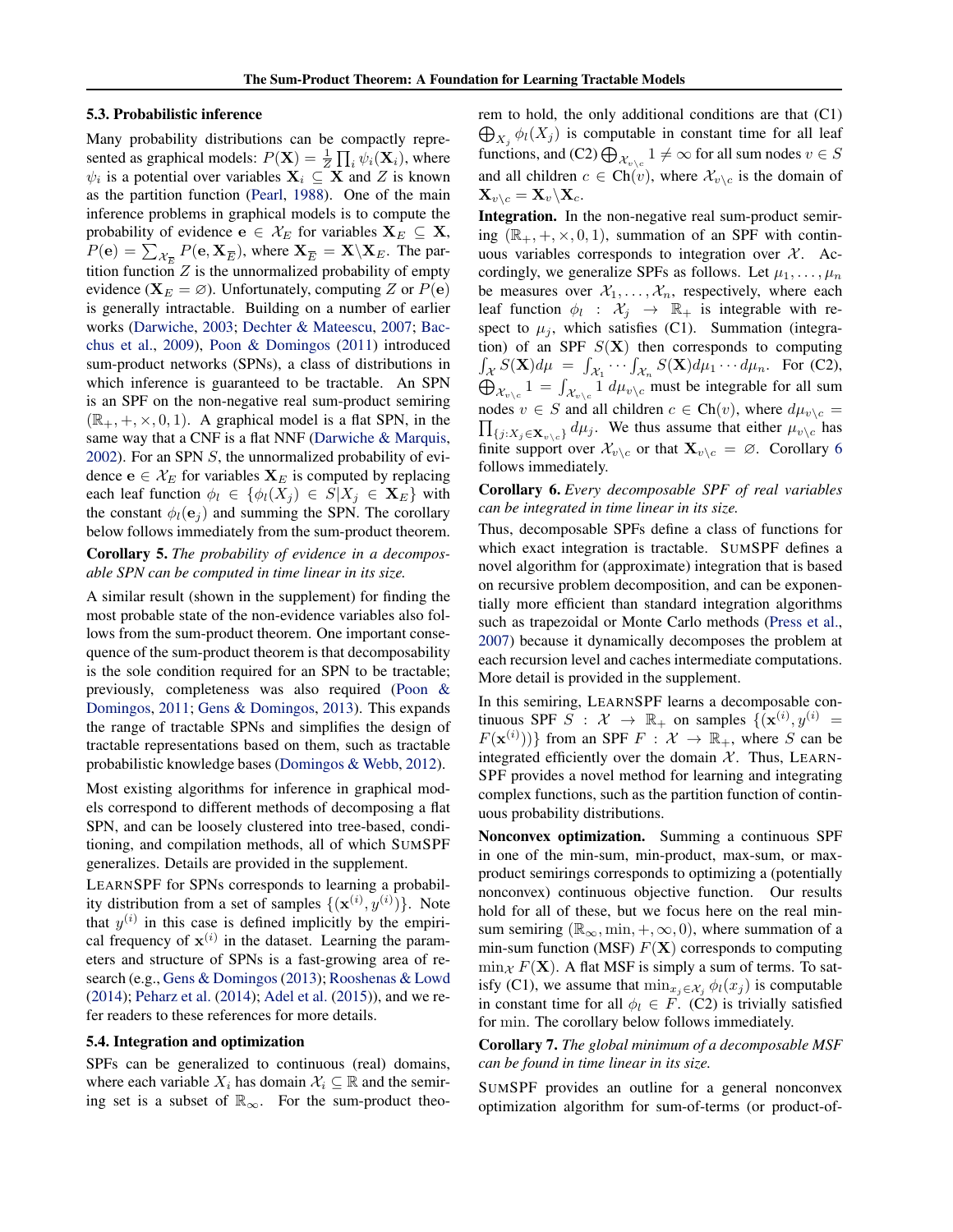<span id="page-7-0"></span>factors) functions. The recent RDIS algorithm for nonconvex optimization [\(Friesen & Domingos,](#page-8-0) [2015\)](#page-8-0), which achieves exponential speedups compared to other algorithms, is an instance of SUMSPF where values are chosen via multi-start gradient descent and variables in DECOM-POSE are chosen by graph partitioning. [Friesen & Domin](#page-8-0)[gos](#page-8-0) [\(2015\)](#page-8-0), however, do not specify tractability conditions for the optimization; thus, Corollary [7](#page-6-0) defines a novel class of functions that can be efficiently globally optimized.

For nonconvex optimization, LEARNSPF solves a variant of structured prediction [\(Taskar et al.,](#page-9-0) [2005\)](#page-9-0), in which the variables to predict are continuous instead of discrete (e.g., protein folding, structure from motion [\(Friesen & Domin](#page-8-0)[gos,](#page-8-0) [2015\)](#page-8-0)). The training data is a set  $\{(\mathbf{x}^{(i)}, \mathbf{y}^{(i)})\}$ , where  $\mathbf{x}^{(i)}$  is a structured object representing a nonconvex function and  $y^{(i)}$  is a vector of values specifying the global minimum of that function. LEARNSPF learns a function  $S: \mathcal{X} \times \mathcal{Y} \to \mathbb{R}_{\infty}$  such that  $\arg \min_{\mathbf{y} \in \mathcal{Y}} S(\mathbf{x}^{(i)}, \mathbf{y}) \approx \mathbf{y}^{(i)}$ , where the arg min can be computed efficiently because S is decomposable. More detail is provided in Section 6.

# 6. Experiments

We evaluated LEARNSPF on the task of learning a nonconvex decomposable min-sum function (MSF) from a training set of solutions of instances of a highly-multimodal test function consisting of a sum of terms. By learning an MSF, instead of just a sum of terms, we learn the general mathematical form of the optimization problem in such a way that the resulting learned problem is tractable, whereas the original sum of terms is not. The test function we learn from is a variant of the Rastrigin function [\(Torn &](#page-9-0) [Zilinskas,](#page-9-0) [1989\)](#page-9-0), a standard highly-multimodal test function for global optimization consisting of a sum of multidimensional sinusoids in quadratic basins. The function,  $F_{\mathbf{X}}(\mathbf{Y}) = F(\mathbf{Y}; \mathbf{X})$ , has parameters **X**, which determine the dependencies between the variables  $Y$  and the location of the minima. To test LEARNSPF, we sampled a dataset of function instances  $T = \{(\mathbf{x}^{(i)}, \mathbf{y}^{(i)})\}_{i=1}^m$  from a distribution over  $\mathcal{X} \times \mathcal{Y}$ , where  $\mathbf{y}^{(i)} = \arg \min_{\mathbf{y} \in \mathcal{Y}} F_{\mathbf{x}^{(i)}}(\mathbf{y})$ .

LEARNSPF partitioned variables Y based on the connected components of a graph containing a node for each  $Y_i \in \mathbf{Y}$  and an edge between two nodes only if  $Y_i$  and  $Y_i$  were correlated, as measured by Spearman rank correlation. Instances were clustered by running k-means on the values  $y^{(i)}$ . For this preliminary test, LEARNSPF did not learn the leaf functions of the learned min-sum function (MSF)  $M(Y)$ ; instead, when evaluating or minimizing a leaf node in  $M$ , we evaluated or minimized the test function with all variables not in the scope of the leaf node fixed to 0 (none of the optima were positioned at 0). This corresponds to having perfectly learned leaf nodes if the scopes of the leaf nodes accurately reflect the decomposability of F, otherwise a large error is incurred. We did this to study



Figure 1. The average minimum found over 20 samples of the test function versus the number of variables, with standard error bars. Each function was optimized for the same amount of time.

the effect of learning the decomposability structure in isolation from the error due to learning leaf nodes. The function used for comparison is also perfectly learned. Thresholds  $t$ and v were set to 30 and 2, respectively.

The dataset was split into 300 training samples and 50 test samples, where  $\min_{\mathbf{y}} F_{\mathbf{x}^{(i)}}(\mathbf{Y}) = 0$  for all i for comparison purposes. After training, we computed  $y_M$  =  $\arg \min_{\mathbf{V}} M(\mathbf{Y})$  for each function in the test set by first minimizing each leaf function (with respect to only those variables in the scope of the leaf function) with multi-start L-BFGS [\(Liu & Nocedal,](#page-9-0) [1989\)](#page-9-0) and then performing an upward and a downward pass in  $M$ . Figure 1 shows the result of minimizing the learned MSF  $M$  and evaluating the test function at  $y_M$  (blue line) compared to running multistart L-BFGS directly on the test function and reporting the minimum found (red line), where both optimizations are run for the same fixed amount of time (one minute per test sample). LEARNSPF accurately learned the decomposition structure of the test function, allowing it to find much better minima when optimized, since optimizing many small functions at the leaves requires exploring exponentially fewer modes than optimizing the full function. Additional experimental details are provided in the supplement.

### 7. Conclusion

This paper developed a novel foundation for learning tractable representations in any semiring based on the sumproduct theorem, a simple tractability condition for all inference problems that reduce to summation on a semiring. With it, we developed a general inference algorithm and an algorithm for learning tractable representations in any semiring. We demonstrated the power and generality of our approach by applying it to learning a nonconvex function that can be optimized in polynomial time, a new type of structured prediction problem. We showed empirically that our learned function greatly outperforms a continuous function learned without regard to the cost of optimizing it. We also showed that the sum-product theorem specifies an exponentially weaker condition for tractability than low treewidth and that its corollaries include many previous results in the literature, as well as a number of novel results.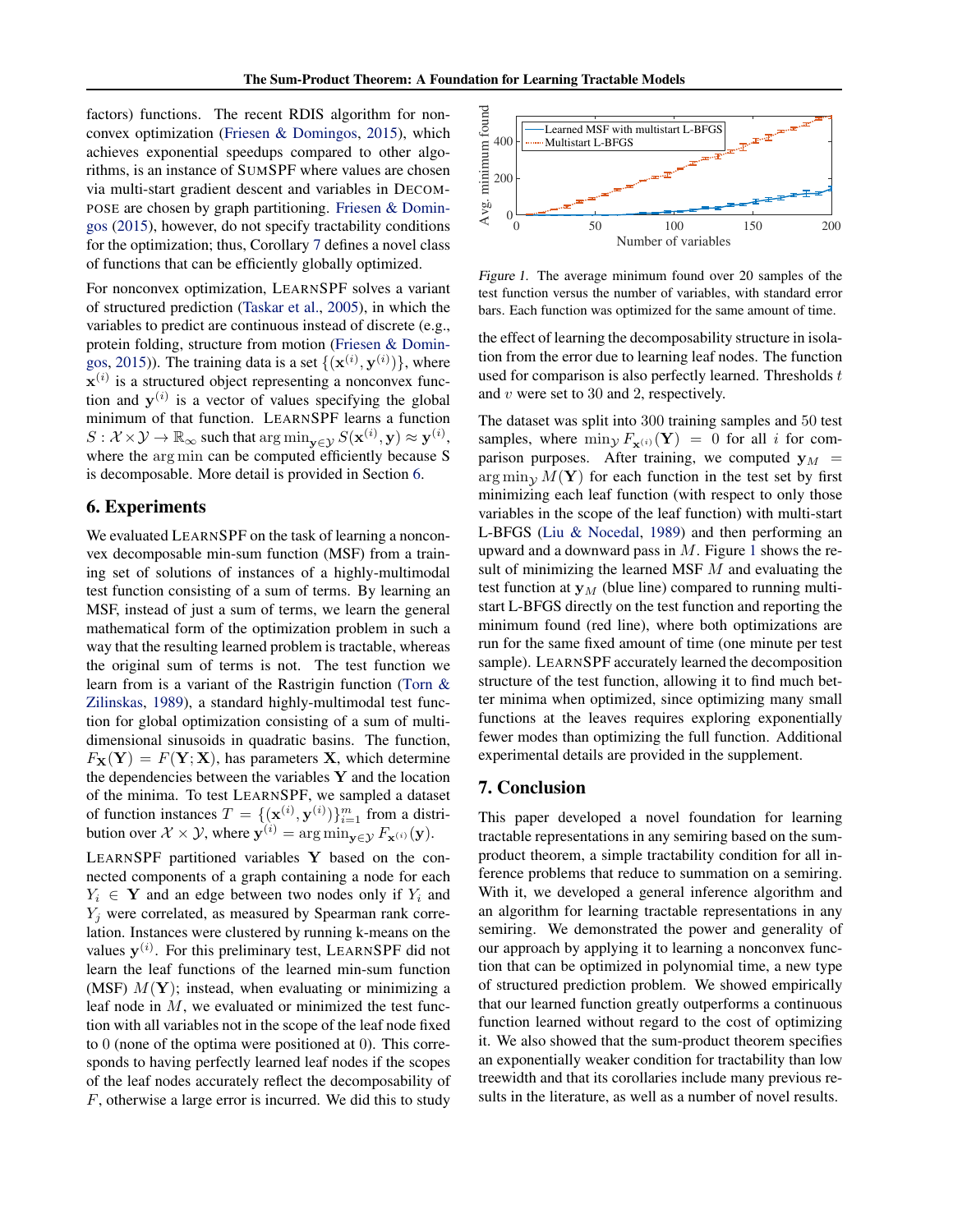# <span id="page-8-0"></span>Acknowledgments

This research was partly funded by ONR grants N00014- 13-1-0720 and N00014-12-1-0312, and AFRL contract FA8750-13-2-0019. The views and conclusions contained in this document are those of the authors and should not be interpreted as necessarily representing the official policies, either expressed or implied, of ONR, AFRL, or the United States Government.

# References

- Adel, T., Balduzzi, D., and Ghodsi, A. Learning the structure of sum-product networks via an SVD-based algorithm. In *Proceedings of the 31st Conference on Uncertainty in Artificial Intelligence*, pp. 32–41, 2015.
- Aji, S. M. and McEliece, R. J. The generalized distributive law. *IEEE Transactions on Information Theory*, 46:325– 343, 2000.
- Bacchus, F., Dalmao, S., and Pitassi, T. Solving #SAT and Bayesian inference with backtracking search. *Journal of Artificial Intelligence Research*, 34:391–442, 2009.
- Bach, F. and Jordan, M. I. Thin junction trees. In *Advances in Neural Information Processing Systems*, pp. 569–576, 2001.
- Barwise, J. *Handbook of mathematical logic*. Elsevier, 1982.
- Bistarelli, S., Montanari, U., and Rossi, F. Semiring-based constraint satisfaction and optimization. *Journal of the ACM*, 44:201–236, 1997.
- Chandrasekaran, V., Srebro, N., and Harsha, P. Complexity of inference in graphical models. In *Proceedings of the 24th Conference on Uncertainty in Artificial Intelligence*, pp. 70–78, 2008.
- Chang, L. and Mackworth, A. K. A generalization of generalized arc consistency: From constraint satisfaction to constraint-based inference. In *Proceedings of the IJCAI-05 Workshop on Modeling and Solving Problems with Constraints*, 2005.
- Chechetka, A. and Guestrin, C. Efficient principled learning of thin junction trees. In *Advances in Neural Information Processing Systems*, pp. 273–280, 2007.
- Darwiche, A. and Marquis, P. A knowledge compilation map. *Journal of Artificial Intelligence Research*, 17: 229–264, 2002.
- Darwiche, A. Decomposable negation normal form. *Journal of the ACM*, 48:608–647, 2001.
- Darwiche, A. A differential approach to inference in Bayesian networks. *Journal of the ACM*, 50:280–305, 2003.
- Davis, M., Logemann, G., and Loveland, D. A machine program for theorem-proving. *Communications of the ACM*, 5:394–397, 1962.
- Dechter, R. Bucket elimination: A unifying framework for reasoning. *Artificial Intelligence*, 113:41–85, 1999.
- Dechter, R. and Mateescu, R. AND/OR search spaces for graphical models. *Artificial intelligence*, 171:73–106, 2007.
- Domingos, P. and Webb, W. A. A tractable first-order probabilistic logic. In *Proceedings of the 26th Conference on Artificial Intelligence*, pp. 1902–1909, 2012.
- Domingos, P., Niepert, M., and Lowd, D. (eds.). *Proceedings of the ICML-14 Workshop on Learning Tractable Probabilistic Models*. ACM, 2014.
- Friesen, A. L. and Domingos, P. Recursive Decomposition for Nonconvex Optimization. In *Proceedings of the 24th International Joint Conference on Artificial Intelligence*, pp. 253–259, 2015.
- Gens, R. and Domingos, P. Discriminative learning of sumproduct networks. In *Advances in Neural Information Processing Systems*, pp. 3239–3247, 2012.
- Gens, R. and Domingos, P. Learning the structure of sumproduct networks. In *Proceedings of the 30th International Conference on Machine Learning*, pp. 873–880, 2013.
- Green, T., Karvounarakis, G., and Tannen, V. Provenance semirings. In *Proceedings of the 26th ACM SIGMOD-SIGACT-SIGART symposium on Principles of Database Systems*, pp. 31–40. ACM Press, 2007.
- Huang, J. and Darwiche, A. The language of search. *Journal of Artificial Intelligence Research*, 29:191–219, 2007.
- Jukna, S. *Boolean Function Complexity*. Springer Berlin Heidelberg, 2012.
- Kask, K., Dechter, R., Larrosa, J., and Dechter, A. Unifying tree decompositions for reasoning in graphical models. *Artificial Intelligence*, 166:165–193, 2005.
- Kimmig, A., Van Den Broeck, G., and De Raedt, L. Algebraic model counting. *arXiv preprint arXiv:1211.4475*, 2012.
- Kumar, V. Algorithms for constraint-satisfaction problems: A survey. *AI Magazine*, 13:32–44, 1992.